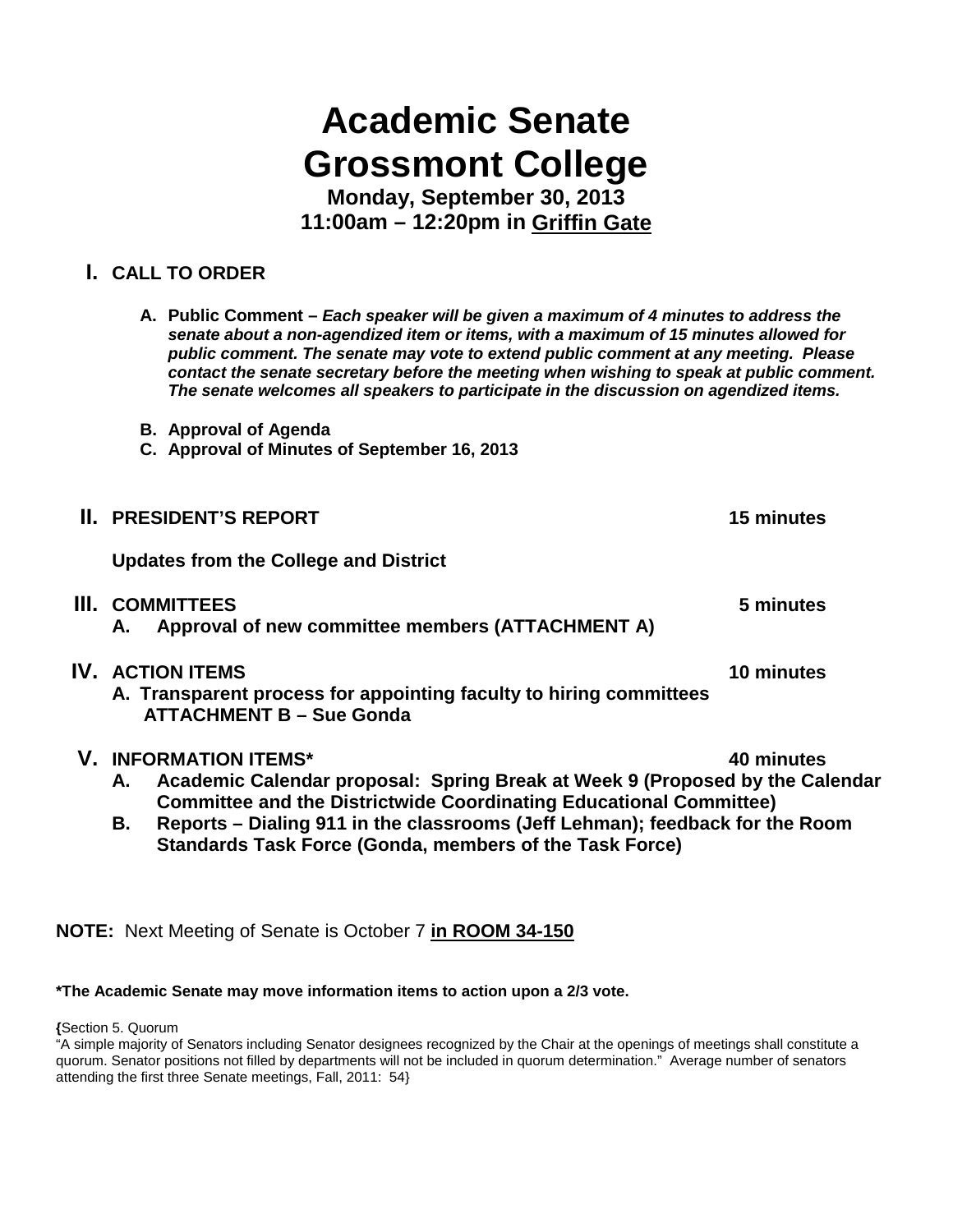## **ATTACHMENT A – Committees 9-30-2013**

## New Committee Members for Confirmation

PROGRAM REVIEW: Christi Vicino (Allied Health), Robin Sepulveda (at large)

CURRICULUM: Priscilla Rogers and Natalie Ray (CTE), Paul Vincent (ALC)

FACILITIES: Liz Barrow (Allied Health)

FACULTY STAFFING: Joan Ahrens (ESBS)

TTLC: Pete Schmidt (ALC), Nate Scharff (CTE), Dave Dillon (Counseling)

FACULTY PROFESSIONAL DEVELOPMENT: Peter Brooks (Allied Health), Qais Sako (ESBS)